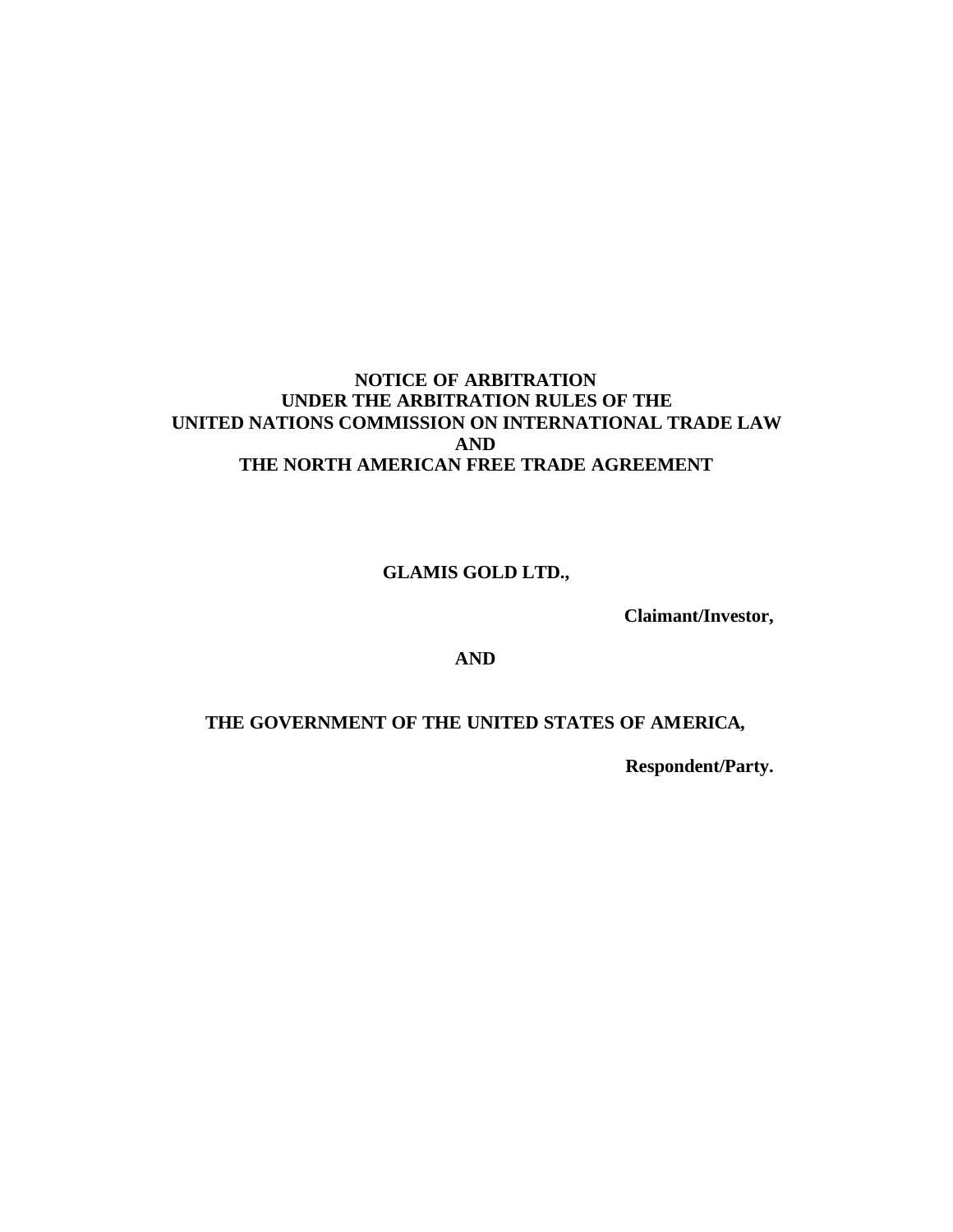Pursuant to Article 3 of the United Nations Commission on International Trade Law ("UNCITRAL") and Articles 1117 and 1120 of the North American Free Trade Agreement ("NAFTA"), the Claimant, Glamis Gold Ltd. ("Glamis") hereby initiates on its own behalf and on behalf of its enterprises (*see* Section C below) recourse to arbitration under the UNCITRAL Rules of Arbitration (Resolution 31/98 Adopted by the General Assembly on December 15, 1976).

#### **A. DEMAND**

Pursuant to Article 1120(1)(c) of NAFTA and Article 3(a) of UNCITRAL, the Claimant hereby demands that the dispute between it and the Respondent be referred to arbitration under the UNCITRAL Rules of Arbitration, as modified by written agreement of the parties.

Pursuant to Article 1119 of NAFTA, on July 21, 2003, the Investor served written notice of its intent to submit a claim to arbitration (the "Notice of Intent") on the Party which notice was, accordingly, more than ninety (90) days before the submission of this claim.

As detailed in Section F below, at least six (6) months have passed since the events giving rise to the Investor's claim as required by Section B of NAFTA Chapter 11 (Article 1120(1)).

As detailed in Section F below, no more than three (3) years have passed since the date on which the Investor and Enterprise first acquired, or should have acquired, knowledge of the Party's breach of the obligations provided in Section A of Chapter 11 of NAFTA, and knowledge that the Investor and Enterprise have incurred loss and damages by reason of, or arising out of, that breach (NAFTA Article 1117(2)).

Pursuant to Article 1118, Glamis met with the United States in an effort to seek an amicable settlement of this dispute. The United States declined to address the merits of the dispute thereby compelling this formal demand for arbitration.

### **B. CONSENT TO ARBITRATION**

Pursuant to Article 1121 of NAFTA, Glamis and its enterprises consent to arbitration in accordance with the procedures set out in NAFTA. Glamis and its enterprises hereby waive their rights to initiate or continue before any administrative tribunal or court, or other dispute settlement procedures, any proceedings with respect to the measures outlined herein and alleged to be breaches of U.S. obligations under NAFTA, except for proceedings for injunctive, declaratory or other extraordinary relief, not involving the payment of damages, before an administrative tribunal or court under federal or state laws of the United States of America. Concurrently with the filing of this Notice of Arbitration, Glamis and each of its enterprises have submitted to the United States executed waivers in the form required by Article 1121.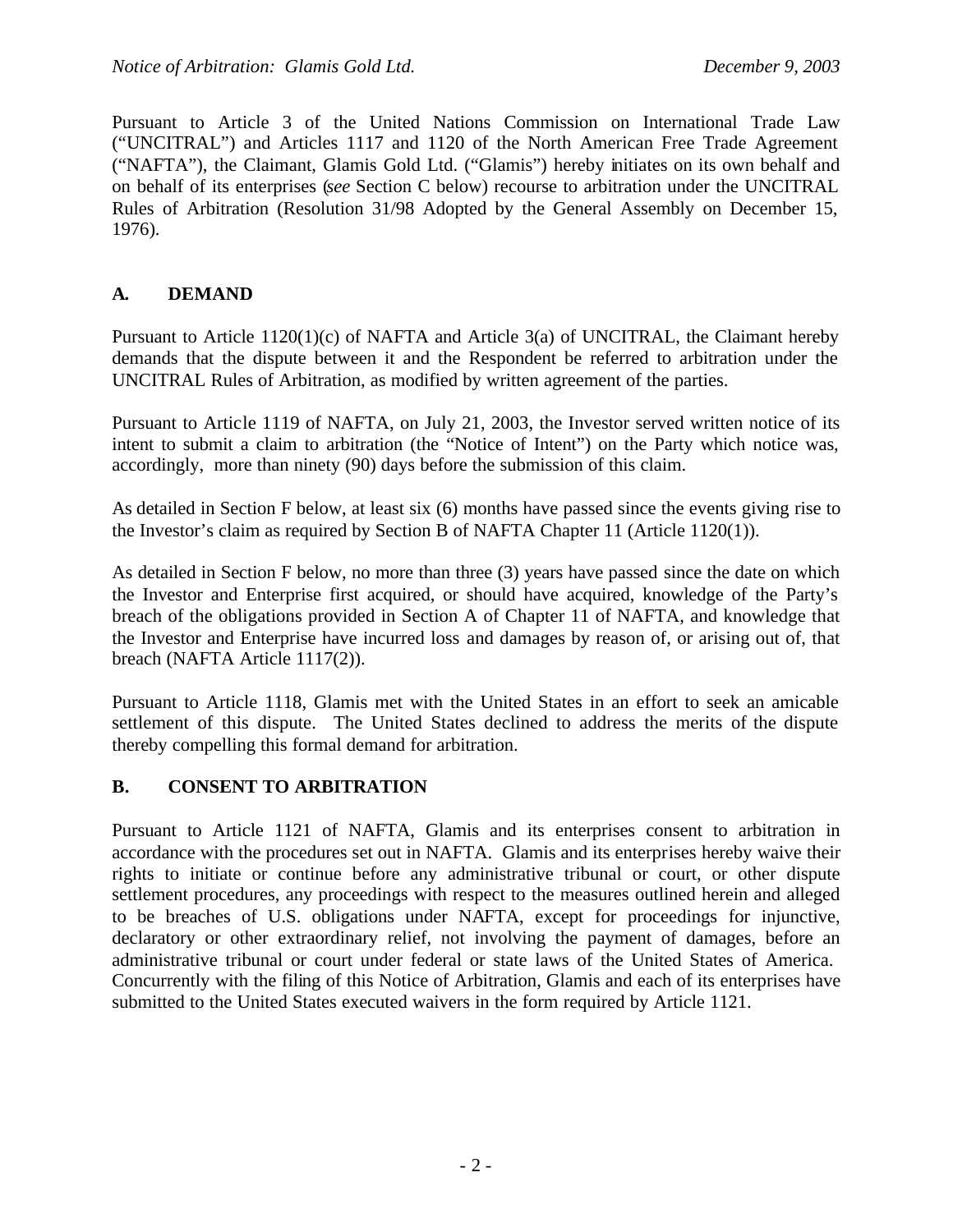#### **C. NAMES AND ADDRESSES OF PARTIES**

| <b>Claimant/Investor</b>     | <b>Enterprises</b>          | <b>Respondent/Party</b>         |
|------------------------------|-----------------------------|---------------------------------|
| Glamis Gold Ltd.             | Glamis Gold, Inc.           | <b>United States Government</b> |
| 1500-1055 West George Street | 5190 Neil Road, Suite 310   | <b>Executive Director</b>       |
| P.O. Box 11117               | Reno, NV 89502              | Office of the Legal Advisor     |
| Vancouver, B.C. V6E 4N7      |                             | U.S. Department of State        |
| <b>CANADA</b>                | Glamis Imperial Corporation | Room 519                        |
|                              | 5190 Neil Road, Suite 310   | 2201 C Street, NW               |
|                              | Reno, NV 89502              | Washington, DC 20520            |

#### **D. ARBITRATION CLAUSE OR ARBITRATION AGREEMENT INVOKED**

Claimant invokes Section B of Chapter 11 of NAFTA, and specifically Articles 1117, 1120 and 1122 as authority for the arbitration. Section B of Chapter 11 of NAFTA sets out the provisions agreed to concerning the settlement of disputes between a Party and an investor of another Party.

#### **E. CONTRACT OUT OF OR IN RELATION TO WHICH THE DISPUTE ARISES**

The dispute relates to the treatment accorded Glamis and its enterprises, Glamis Gold, Inc. and Glamis Imperial Corporation ("Glamis Imperial"), by the Government of the United States of America ("the U.S."), and the damages arising out of the U.S.'s breach of its obligations under Chapter 11 of NAFTA with respect to Glamis' investment in the U.S.

#### **F. GENERAL NATURE OF THE CLAIM INVOLVED**

#### **Obligations Breached and Relevant Provisions**

The Investor alleges that the United States has breached its obligations under SectionA of Chapter 11 of NAFTA, including the following provisions:

- (i) Article 1105 Minimum Standard of Treatment; and
- (ii) Article 1110 Expropriation and Compensation.

The relevant provisions of the NAFTA include:

*Article 1105 – Minimum Standard of Treatment*

*1. Each Party shall accord to investments of Investors of another Party treatment in accordance with International Law, including fair and equitable treatment and full protection and security.*

*\* \* \**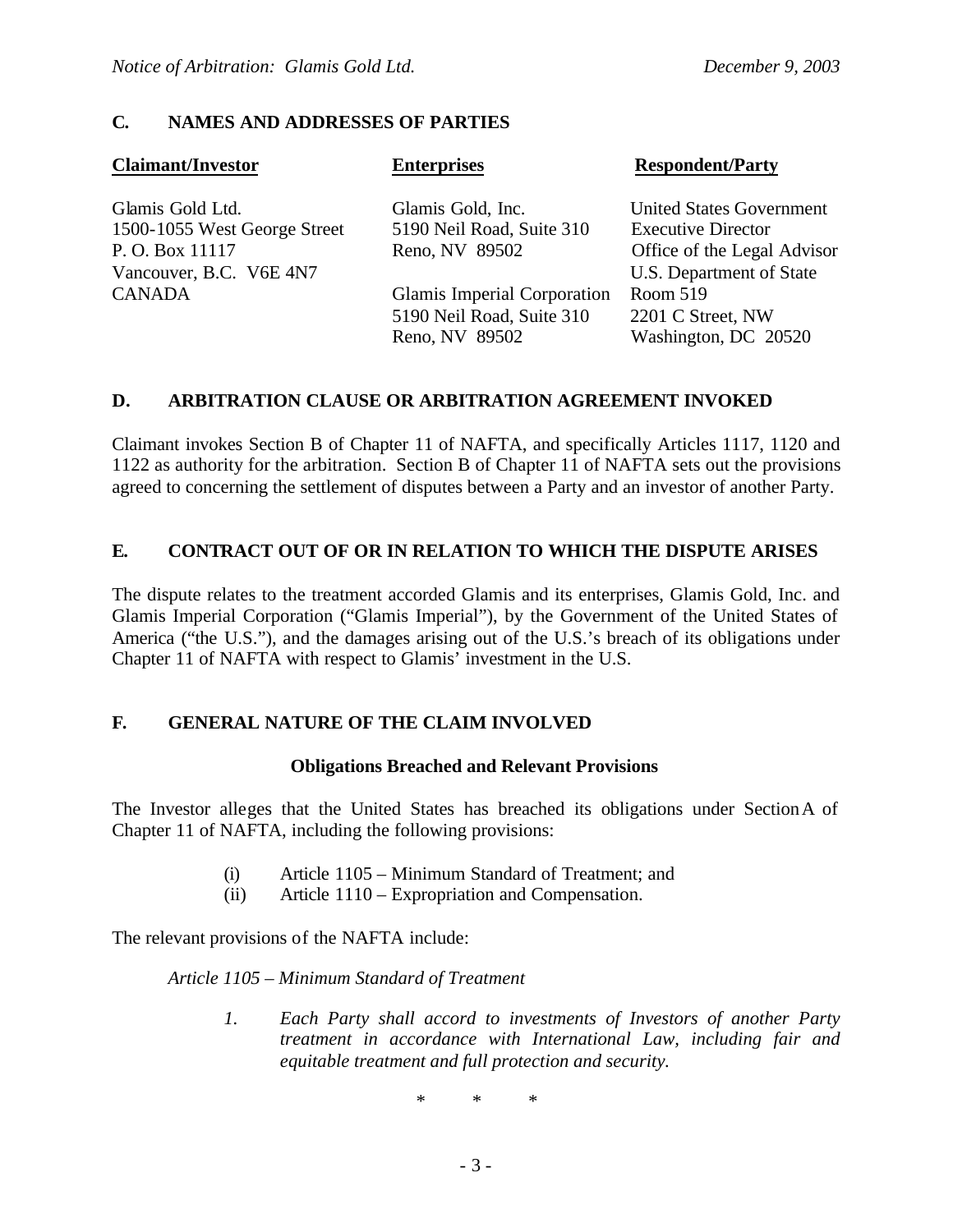*Article 1110 – Expropriation and Compensation.*

- *1. No Party may directly or indirectly nationalize or expropriate an investment of an Investor of another Party in its territory or take a measure tantamount to nationalization or expropriation of such an investment ("expropriation"), except:*
	- *(a) for a public purpose;*
	- *(b) on a non-discriminatory basis;*
	- *(c) in accordance with due process of law and Article 1105(1); and*
	- *(d) on payment of compensation in accordance with Paragraphs 2 6.*
- *2. Compensation shall be equivalent to the fair market value of the expropriated investment immediately before the expropriation took place ("date of expropriation") and shall not reflect any change in value occurring because the intended expropriation had become known earlier. Valuation criteria shall include going concern value, asset value, including declared tax value of tangible property, and other criteria, as appropriate, to determine fair market value.*
- *3. Compensation shall be paid without delay and shall be fully realizable.*

\* \* \*

#### **Factual Background**

The Investor, Glamis Gold Ltd., is a publicly held Canadian corporation incorporated in 1972 under the laws of the Province of British Columbia. In accordance with the laws of British Columbia, the majority of the directors of Glamis are Canadian citizens. Glamis, and its whollyowned subsidiaries, are engaged in the exploration, development and extraction of precious metals principally in North and Central America. As such, it is an Investor of Canada, a Party to NAFTA.

- 1. The Enterprise, Glamis Gold, Inc., is a wholly-owned subsidiary of Glamis, incorporated under the laws of the State of Nevada.
- 2. The Enterprise, Glamis Imperial, is a wholly-owned subsidiary of Glamis Gold, Inc., and also a Nevada corporation. It is the owner of the rights in the mining claims and mill sites known as the Imperial Project.

#### *The Investment*

3. In 1987, Glamis Imperial (then operating under the name Glamis Gold Exploration, Inc.) first acquired interests in the subject mining claims located in Imperial County, California. In that same year, it contributed those interests to a joint venture, the Imperial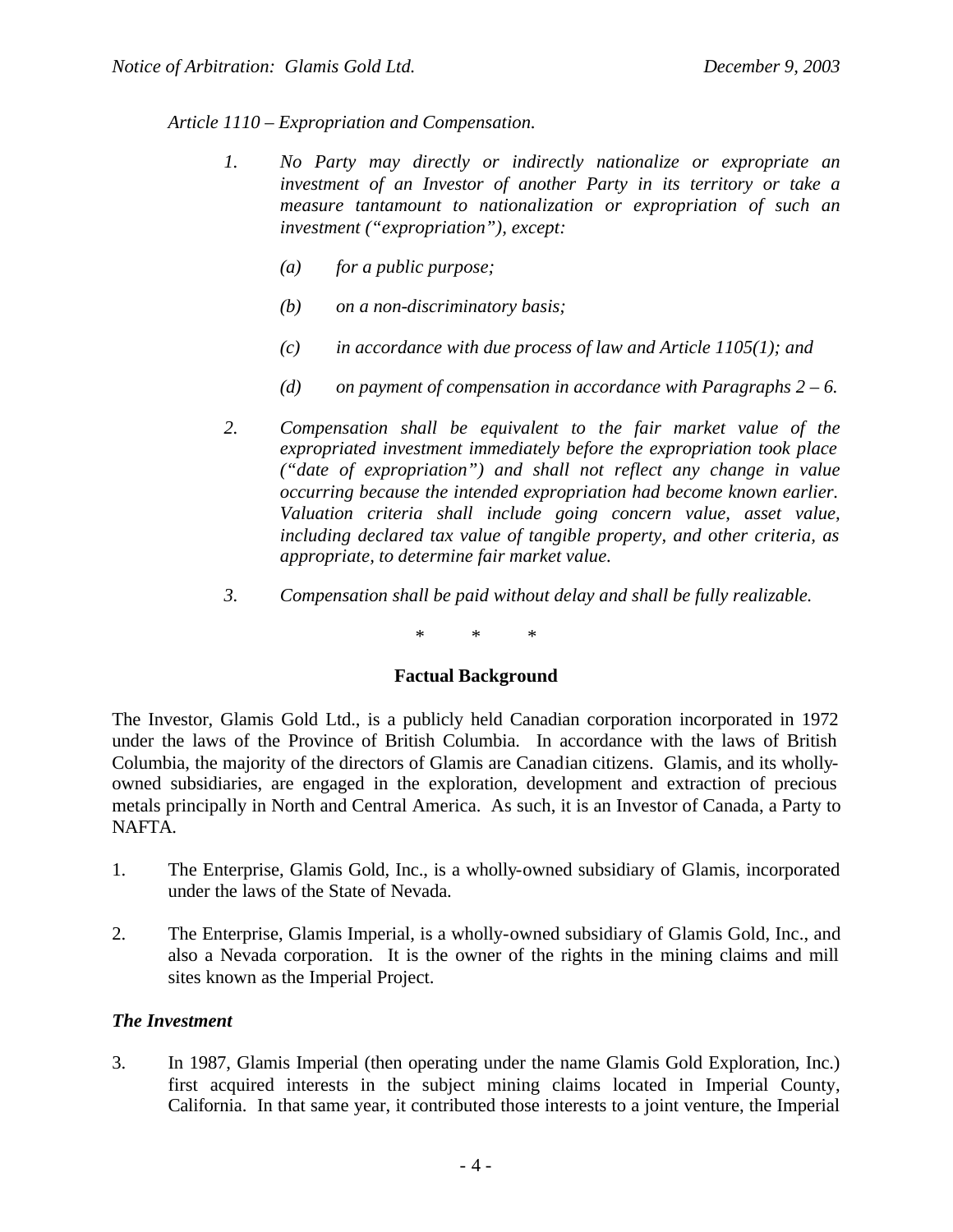County Joint Venture, in which it held a 60 percent interest, and where the interests were combined with other nearby mining claims on federal lands located in Imperial Country, California. In 1994, Glamis Imperial bought out the interests of its joint venture partner and at all times thereafter has been the sole owner of the mining interests and mill sites known as the Imperial Project.

- 4. The Imperial Project consists of 100 percent interests in approximately 187 mining claims and 277 mill sites located on nearly 1,650 acres of federal public lands managed by the U.S. Department of the Interior, Bureau of Land Management ("BLM"). The Imperial Project is located in eastern Imperial County which is in the Southern California desert, east of San Diego. Glamis Imperial located and acquired these mining claims and mill sites in accordance with the General Mining Law, 30 U.S.C. § 22 *et seq*., and implementing BLM regulations. Valid unpatented mining claims provide the statutory right consistent with other laws and BLM regulations to go upon open public lands for the purpose of prospecting, exploration and extraction of valuable minerals. Mill sites consist of non-mineral land that may be used for purposes ancillary to mineral development. *See* 30 U.S.C. § 42. Such mineral claims are recognized under United States law as freely transferable property rights.
- 5. As noted above, the Imperial Project is located in the California desert within an area designated by BLM, as required by §601 of the Federal Land Policy and Management Act of 1976 (43 U.S.C. § 1781), as the "California Desert Conservation Area." That act provided further however:

Nothing in this Act shall affect the applicability of the United States mining laws on the public lands within the California Desert Conservation Area, except that all mining claims located on public lands . . . shall be subject to such reasonable regulations as the Secretary may prescribe to effectuate the purposes of this section.

43 U.S.C. § 1781(f). No BLM regulations – then or now – prohibited the gold mining operation sought by Glamis Imperial. Indeed, since about 1980, Glamis Gold, Inc., through a subsidiary, had profitably operated another open pit gold mine, the Picacho Mine, which was also located in Imperial County (about seven (7) miles from the Imperial Project site) within the same California Desert Conservation Area. Furthermore, the Imperial Project is located near two other open pit heap leach gold mines within the California Desert Conservation Area, the Mesquite gold mine (approximately eight (8) miles west) and the American Girl mine (approximately six (6) miles south).

6. In the early 1990s, Glamis was aware that the appropriate uses of public land in the California Desert Conservation Area remained the subject of further review and land use planning. Although it acquired the basic mineral extraction rights at issue here and pursued, with all appropriate BLM approvals, limited exploration, Glamis purposefully waited before making significant additional investment in the Imperial Project until conclusion of the land use planning process. The federal government's Congressionallymandated land use planning culminated in a bill introduced in the Senate in 1993 and subsequently enacted in October 1994 known as the "California Desert Protection Act of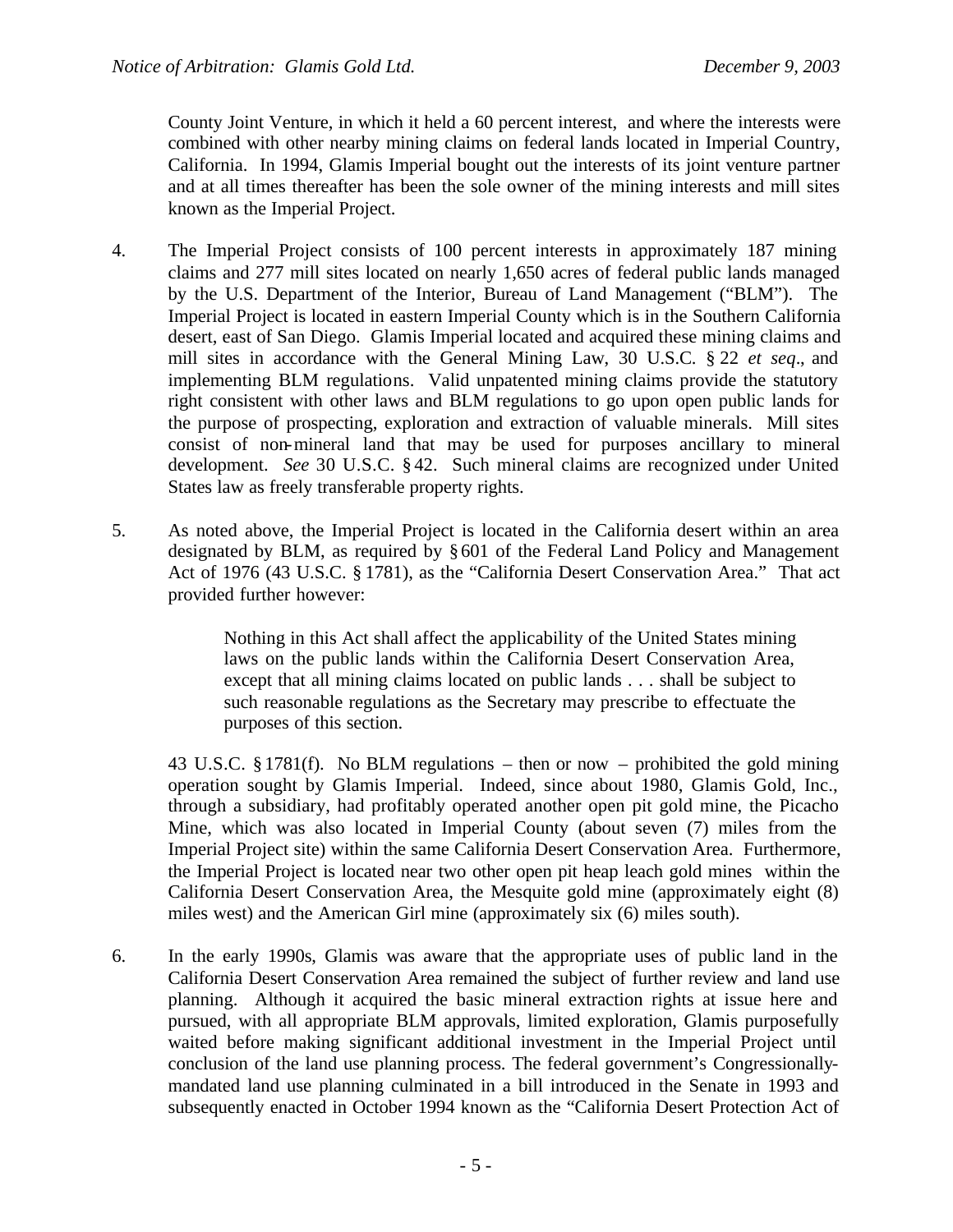1994," Pub. L. 103-433, 108 Stat. 4471. In that Act, after carefully considering all of the cultural, wilderness and other values that had been raised in the decades-long land-use planning process, Congress expressly withdrew from any development, including for mineral extraction, hundreds of thousands of acres, including two nearby wilderness areas, Indian Pass Wilderness and Picacho Peak Wilderness. Again, however, Congress made clear that it had made the final decision as to which public lands would be offlimits to mining (or other uses) and warned in the statute itself:

*No Buffer Zones* – The *Congress does not intend* for the *designation* of wilderness areas in section 102 of this title *to lead to* the creation of the *protective perimeters or buffer zones* around any such wilderness area. The fact that nonwilderness activities or uses can be seen or heard from the areas within a wilderness area *shall not*, of itself, *preclude such activities or uses up to the boundary of the wilderness area*.

Pub. L. 103-433, § 103(d), 108 Stat. 4481 (1994) (emphasis added).

- 7. The Imperial Project lies well outside the closest wilderness area designated by the California Desert Protection Act. Accordingly, even after passage of the California Desert Protection Act, mining operations remained authorized for the multiple use lands comprising the Imperial Project subject to such mitigation measures as are technically and economically feasible, as provided in BLM's California Desert Conservation Area Plan and BLM regulations. *See* BLM, Calif. Desert Conservation Area Plan at Table 1 ("Location of mining claims is nondiscretionary. . . . BLM will review plans of operations for potential impacts on sensitive resources . . . . Mitigation, subject to technical and economic feasibility will be required.") (1980, as amended); *see also* 43 C.F.R. Subpart 3809 (1995).
- 8. Once assured that the Imperial Project remained comfortably outside of the wilderness areas designated by the California Desert Protection Act, Glamis Imperial (originally through an affiliated company) undertook the significant investment necessary to establish and begin gold mining operations. In December 1994, it prepared and filed the "plan of operation" required under BLM regulations to obtain approval to commence mining operations. It also filed the plan of operation with Imperial County under the California's Surface Mining and Reclamation Act of 1975, Public Resources Code §§ 2710 *et seq*. Glamis Imperial's plan of operation identified numerous, state-of-the-art mitigation and reclamation activities which, as amended through the permitting process, included backfill and reclamation of two of the three pits; *i.e.*, the extent of the reclamation that was both technically and economically feasible.
- 9. As required by its regulations and guidelines, BLM coordinated with the Imperial County Planning/Building Department ("ICPBD") (which was the lead agency within the State of California) in reviewing Glamis Imperial's plan of operation. On or about March 24, 1995, BLM published in the *Federal Register* notice of its intent to prepare an Environmental Impact Statement for the Imperial Project. BLM released (on behalf of itself and ICPBD), for review and comment, draft Environmental Impact Statements/Enviromental Impact Reports ("EIS/EIRs"), first in late 1996 and a second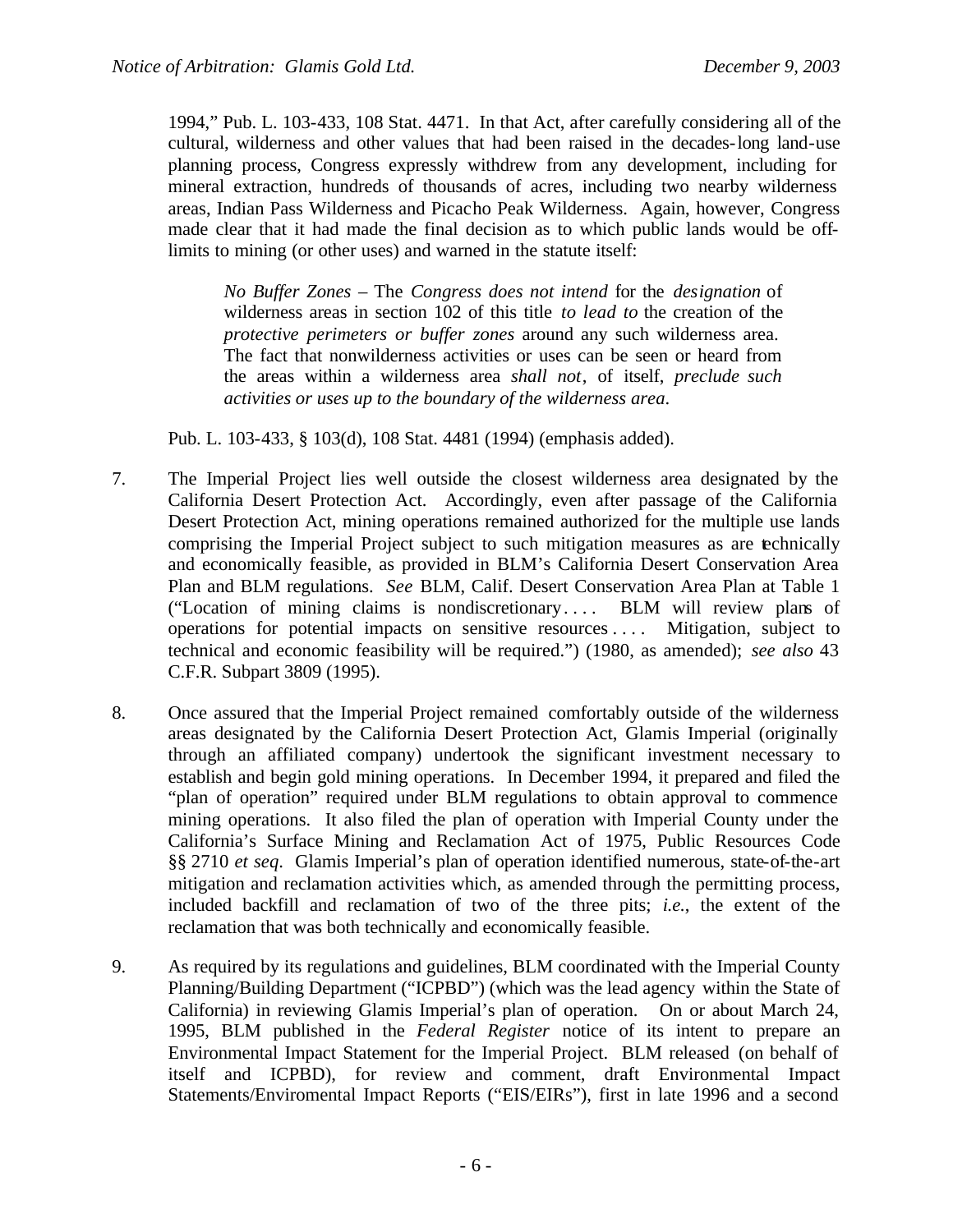expanded version in late 1997. In both these draft EIS/EIRs, the BLM and Imperial County recommended approval of the Imperial Project, with some additional mitigation and environmental conditions. These initial actions by BLM and Imperial County reaffirmed Glamis Imperial's view that the Imperial Project conformed to all existing and economically feasible reclamation requirements applicable to mining on federal public lands within the California Desert Conservation Area.

10. Prior to 1994, Glamis Imperial had invested less than \$2 million in acquiring and developing the mineral rights encompassed by the Imperial Project. Subsequently, and in reliance on the exclusion of the Imperial Project from the designated wilderness areas, and its extensive experience in operating fully permitted and approved mines on federal public lands in this very same area, Glamis Imperial invested an additional \$13 million (for a total as of December 12, 2002 of approximately \$15 million) in the acquisition, exploration and development of the Imperial Project.

#### *The Offending Measures*

11. Applicable U.S. federal mining law and policy expressly encourages mineral exploration and extraction on federal public lands. Established mineral claimants have a right – provided by statute and implemented by regulation – to mine subject only to the condition that the operations comply with specific environmental statutes and provide such mitigation and reclamation as is economically feasible under existing regulations. As the applicable BLM regulations made clear at the time Glamis Imperial submitted its 1994 plan of operation:

> Under the mining laws a person has a *statutory right*, consistent with Departmental regulations, to go upon the open . . . Federal lands for the purpose of mineral prospecting, exploration, development, extraction and other uses reasonably incident thereto. This statutory right carries with it the responsibility to assure that operations include *adequate and reasonable measures to prevent unnecessary or undue degradation* of the Federal lands and to provide for reasonable reclamation.

43 C.F.R. § 3809.0-6 (1995) (emphasis added).

- 12. The definitions of "reclamation" and "unnecessary and undue degradation" (43 C.F.R. § 3809.0-5(j) and (k) (1995)) made clear that the mitigation and reclamation required to operate a mine on federal land is no "greater than" those *reasonable* steps that would be taken by a "prudent operator in usual, customary, and proficient operations of similar character." While the BLM regulations have subsequently changed, significantly, Glamis Imperial's plan of operation remains fully consistent even with the new regulations.
- 13. Despite Glamis Imperial's compliance with all applicable requirements for commencement of mining at the Imperial Project, the Department of Interior and the State of California have, through a series of measures detailed below, failed to approve the plan of operation and erected barriers that have effectively destroyed all economic value of Glamis Imperial's established mineral rights.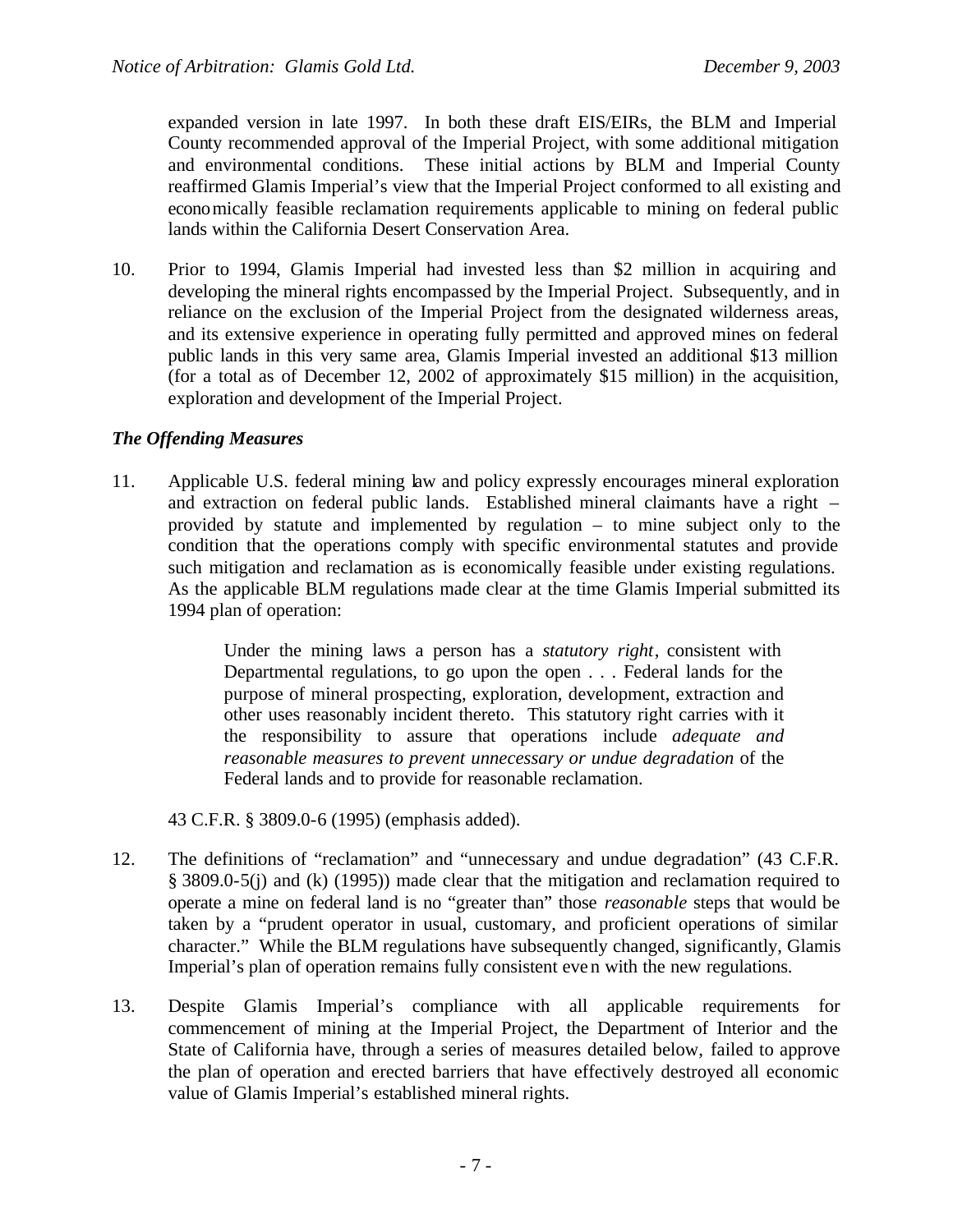- 14. While the mining laws and regulations provides for review and cataloguing under the National Historic Preservation Act, 16 U.S.C. § 470f, of the impact a mining operation may have on historical and cultural resources, such impacts do not provide a basis for denial. *See* 45 Fed. Reg. 78,902, 78,905 (Nov. 26, 1980). Nonetheless, on October 19, 1999, the federal Advisory Council on Historic Preservation "recommend[ed] that Interior take whatever legal means available to deny approval for the project," and by this time the Interior Department under then-Secretary Bruce Babbitt had become undeniably hostile to approval of the project. In an unprecedented legal opinion dated December 27, 1999 (and contrary to settled prior interpretations of the Interior Department's authority under the Federal Land Policy and Management Act, 43 U.S.C. § 1701 *et seq.* ("FLPMA")), the Interior Solicitor concluded, with Secretary Babbitt's concurrence, that the "undue impairment" standard could justify denial of approval of a plan of operations even where there are no feasible (technically or economically) measures available to mitigate the alleged harm. In its Final EIS/EIR dated November 17, 2000, BLM ignored its own regulations and relied upon this opinion in reversing the conclusions and recommendations reached in the 1996 and 1997 draft EIS/EIRs. BLM instead recommended that Interior not approve the plan of operation for the Imperial Project.
- 15. On the eve of his departure from office, Secretary Babbitt held a press conference in Washington, D.C., and issued his Record of Decision, dated January 17, 2001, in which he formally denied approval of Glamis Imperial's Plan of Operation. The Secretary's Record of Decision stated in its rationale that the Imperial Project – albeit on federal not tribal land – was within a Native American "spiritual pathway" which ran for at least 130 miles in the California Desert area, and that tribal members believed the proposed mine would "impair the ability to travel, both physically and spiritually, along …" this "Trail of Dreams." Contrary to both law and regulation, this denial action was based solely on the purported impact of the Imperial Project on alleged cultural resources – resources not deemed by Congress significant enough to warrant withdrawal of these federal lands as a result of the land use planning that had culminated in the California Desert Protection Act of 1994. There was no suggestion by Interior that Glamis Imperial's plan failed to provide adequate reclamation of the project through revegetation, reshaping and mitigation of environmental harms to the extent that was economically and feasible using existing technology and methods. In fact, in 2002, using the same type of methods contemplated for the Imperial Project, Glamis Imperial's corporate affiliate successfully reclaimed its neighboring Picacho Mine (also in Imperial County) to the satisfaction of both BLM and the State of California.
- 16. The Department of Interior under current-Secretary Gale Norton has taken steps to reverse some of these illegal actions, but, to date has still has not approved Glamis Imperial's plan of operation nor compensated Glamis Imperial for the loss of its investment. On October 23, 2001, the new Interior Solicitor reconsidered and rescinded the prior Solicitor's legal opinion and recommended that Interior reconsider the January 17, 2001 decision denying Glamis Imperial's plan of operation. On November 23, 2001, the Secretary of Interior concurred and formally rescinded the prior Record of Decision denying the Imperial Project.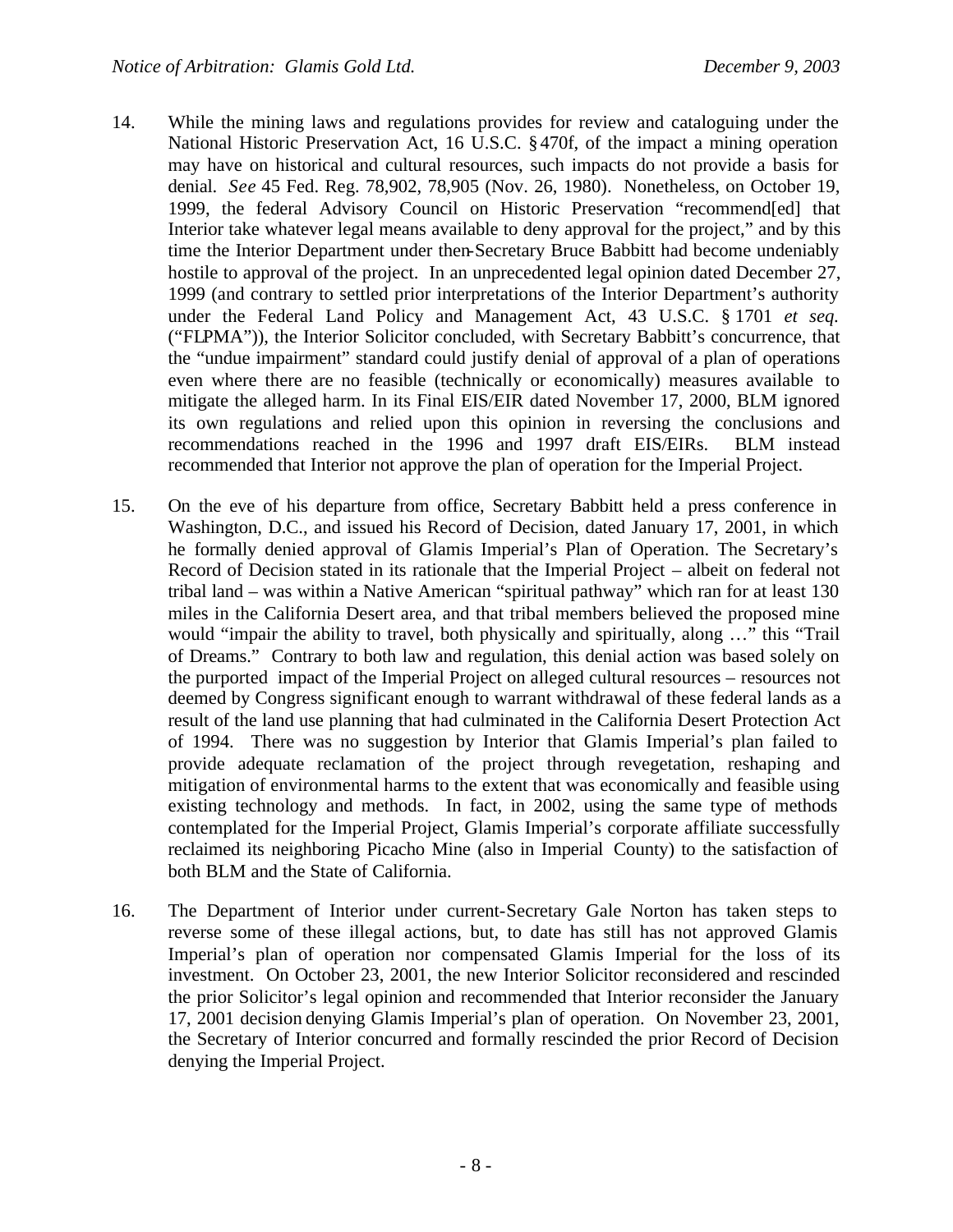- 17. After the Secretary's rescission, the BLM completed its mineral examination to verify that as of November 2, 1998, Glamis Imperial had "valid existing rights" under the Mining Laws on the subject federal lands. BLM issued its final Mineral Report on September 27, 2002, confirming that Glamis Imperial held valid existing rights to the mining claims and the vast majority of the mill sites, and that Glamis Imperial could profitably produce from an open pit mine substantial gold reserves from the project as proposed. BLM also confirmed that it is not economically feasible to fully backfill all of the pits.
- 18. No sooner had Interior acted than opponents of the Imperial Project shifted focus to the State of California which in 2002 initiated a series of measures that individually and together have resulted in the expropriation of the Investor's investment in the Imperial Project. On September 30, 2002, in the course of vetoing certain legislation – Senate Bill ("SB") 1828 – California Governor Gray Davis stated: "I am particularly concerned about the proposed Glamis gold mine in Imperial County and I have directed my Secretary for Resources to pursue all possible legal and administrative remedies that will assist in stopping the development of that mine." On October 1, 2002, Governor Davis repeated the direction to the "Secretary for Resources to pursue all possible legal and administrative remedies that will assist in stopping the development of the Glamis gold mine . . . " and he added that he "strongly oppose[d] the Glamis gold mine . . . "
- 19. Pursuant to these directives from the California Governor, on November 14, 2002, the California State Mining & Geology Board ("California Mining Board"), a Board within the oversight and direction of the Secretary of Resources, placed on its agenda for consideration on December 12, 2002, emergency regulations adopting stringent and unprecedented mandates for open pit metallic mines, including gold. These interim regulations mandated – without exception – complete backfilling and site recontouring close to the original contours.
- 20. As expected, on December 12, 2002, the California Mining Board adopted an emergency regulation (§ 3704.1) (effective for 120 days) requiring "without exception" backfill of all pits and grading "to achieve the approximate original contours of the mined lands prior to mining activities." The Board's accompanying report expressly identified Glamis Imperial's pending plan of operation as the "emergency condition" justifying the regulation. Because mined overburden material expands (or "swells") by a factor of more than 30 percent, it is impossible to replace all such material back into metallic ore pits. Accordingly, to further assure that the Imperial Project could not proceed economically, the new California backfilling requirements mandate that all mined material that is not used to backfill the pit be graded (or removed) such that no material lies more than 25 feet above the original topography. Belying any rational justification for this extraordinary requirement, the recontouring obligation would actually increase dramatically the surface disturbance caused by mining operations – including covering of some of the alleged cultural resources the regulation is intended to protect.
- 21. Not content with just the administrative taking of Glamis Imperial's mineral property rights, on April 7, 2003, Governor Davis signed into law Senate Bill 22, which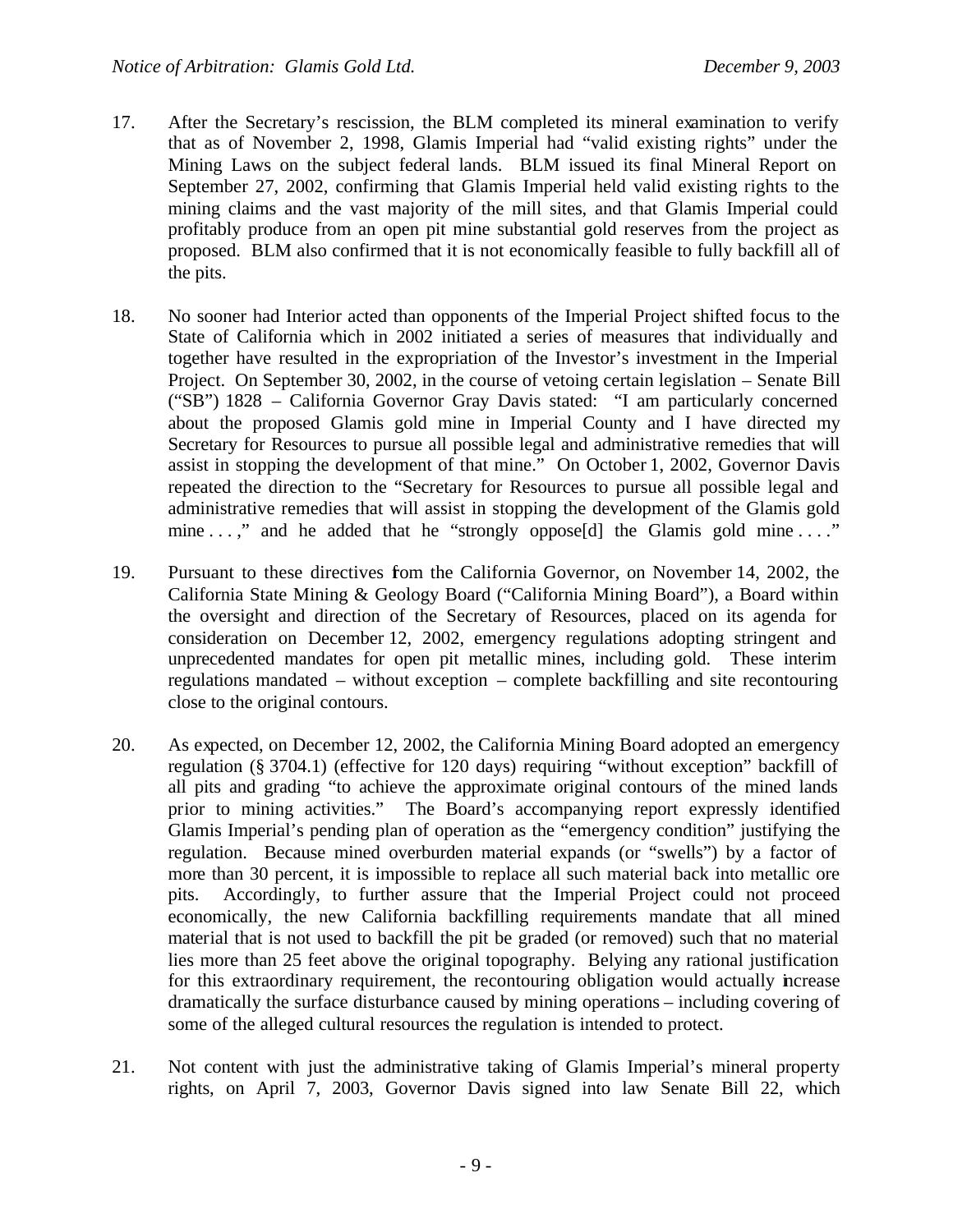established permanent backfill and grading requirements substantially equivalent to the emergency regulation, but limited to projects "located on, or [like the Imperial Project] within one mile of, any Native American sacred site, as defined . . . ." There was little doubt about the discriminatory and expropriatory purpose of this legislation, but Governor Davis nevertheless candidly proclaimed California's intent in his April 7, 2003 press release in which he stated that "the bill essentially stops the Glamis Gold Mine proposal in Imperial County." He added that the proposed mine "threatened to destroy a sacred site of the Quechan Indian Tribe's 'Trail of Dreams.'" Attached as Ex. A.

- 22. On April 10, 2003, the California Mining Board formally adopted the emergency regulations as final with only minor and inconsequential modification. These regulation only applied prospectively to mining operations or applications – like Glamis Imperial's – that remained pending on December 12, 2002. Glamis Imperial's plan of operation only remained "pending" on that date because of the illegal actions of the Department of Interior in failing to approve the plan in accordance with applicable law and regulation over the preceding several years.
- 23. The complete backfilling and site recontouring requirements mandated by the California measures adopted between December 12, 2002, and April 10, 2003, are extraordinary for metallic mineral mines in North America and the world. Because they are mandatory and non-discretionary, these requirements completely destroy the economic value of Glamis Imperial's significant investment in the mineral rights established – and validated by BLM – in the Imperial Project.
- 24. Prior to the adoption of the California backfilling mandates, the fair market value of the property interests owned by Glamis Imperial in the Imperial Project far exceeded the acquisition and development costs. Indeed, a discounted cash flow analysis prepared by BLM as part of the September 27, 2002 Mineral Report found the Imperial Project mining claims and mill sites to have a net present value of more than \$61 million. To date, Glamis Imperial has been unlawfully prevented from mining the valuable and proven gold reserves contained in the Imperial Project. Moreover, Glamis Imperial has not received any compensation from the United States, including the State of California, for the taking of its valuable property rights in the mining claims and mill sites that comprise the Imperial Project.

#### *Violations of Articles 1105 and 1110*

25. Through the measures identified above, the United States has denied Glamis Imperial the minimum standard of treatment under international law (including full protection and security and fair and equitable treatment of its investment) guaranteed by Article 1105 and has expropriated Glamis Imperial's valuable mining property interests without providing prompt and effective compensation as guaranteed by Article 1110.

#### **G. RELIEF SOUGHT AND DAMAGES CLAIMED**

The Investor claims damages for the following: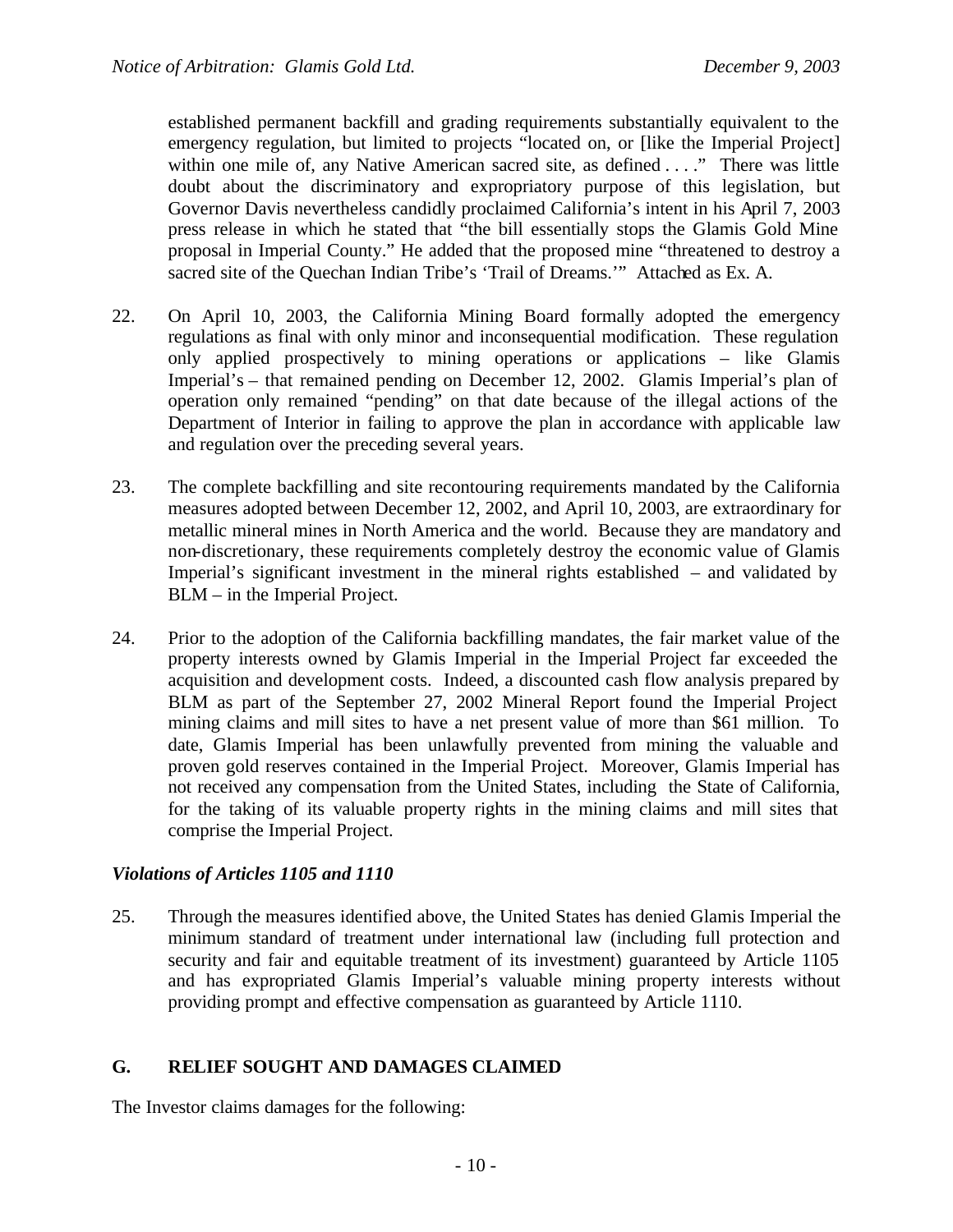- 1. A sum not less than U.S. \$50 million in compensation for the damages caused by the United States' failure to accord Glamis the minimum standard of treatment and in expropriating its valuable mining property;
- 2. Costs associated with these proceedings, including all professional fees and disbursements;
- 3. Pre-award and post-award interest at a rate to be fixed by the Tribunal; and
- 4. Such further relief that counsel may advise and that the Tribunal may deem appropriate.

#### **H. STATEMENT OF CLAIM**

The investor will submit its memorial, including its statement of claim, pursuant to the briefing schedule established by the Tribunal pursuant to Article 22 of the UNCITRAL Rules of Arbitration.

#### **I. APPOINTMENT OF ARBITRATORS**

Pursuant to Article 1123 of NAFTA, the Investor and the Party have agreed on the number of arbitrators, which shall be three, and on the procedure for appointment. One arbitrator is to be appointed by each of the disputing parties and the third, which is the presiding arbitrator, shall be appointed by agreement of the disputing parties.

DATE OF ISSUE: December 9, 2003.

CROWELL & MORING LLP 1001 Pennsylvania Avenue, N.W. Washington, D.C. 20004-2595

 $\sqrt{s}$ /

Alan W.H. Gourley R. Timothy McCrum Counsel for the Investor and Enterprises

SERVED ON:

Executive Director Office of the Legal Advisor United States Department of State Room 5519 2201 C Street, N.W. Washington, D.C. 20520